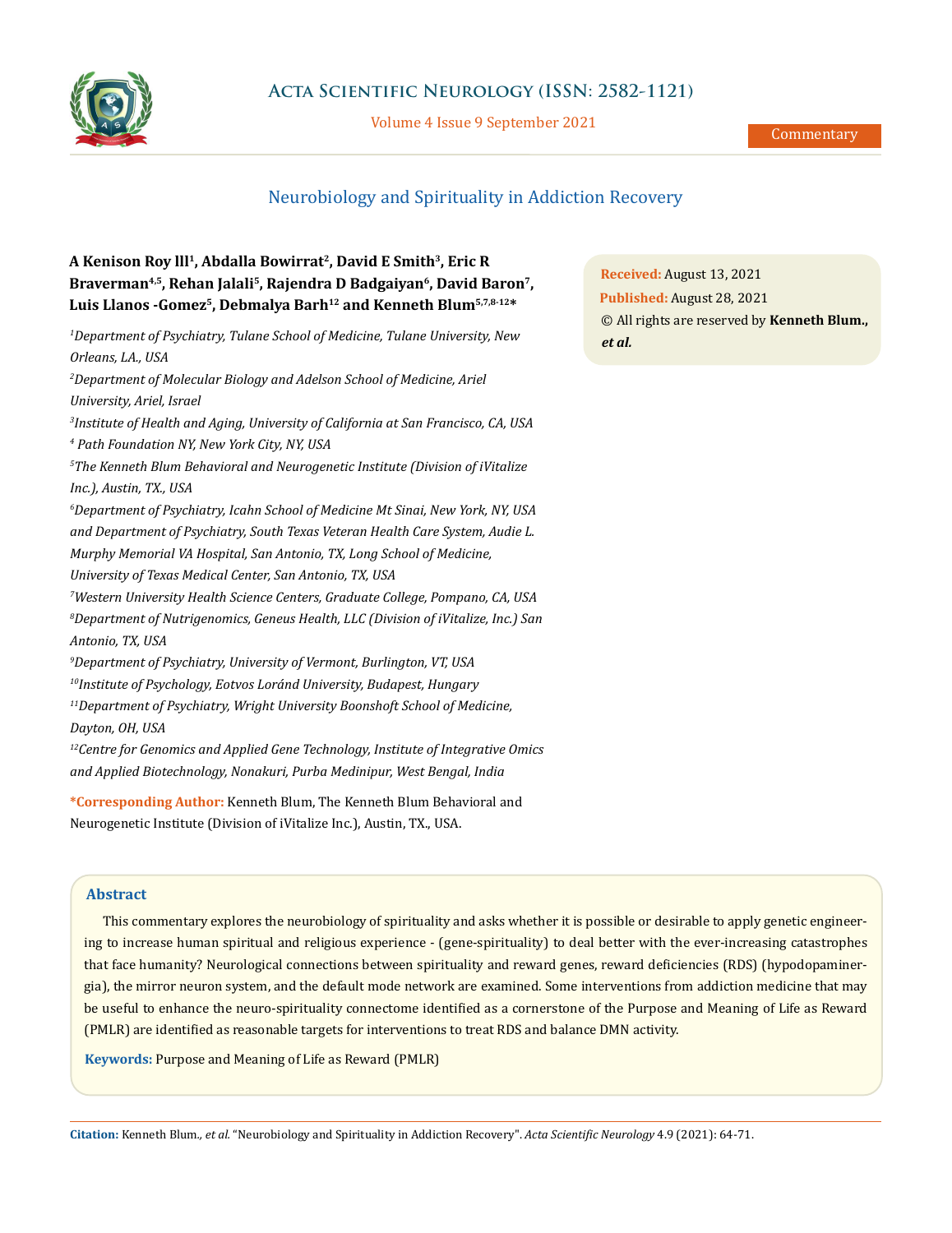# **Introduction**

Spirituality is an important topic, especially as it relates to the notion of medical genetic engineering. Humanity is faced with ever-increasing catastrophes due to climate change, foreign and domestic terrorism, war, population displacement, quarantine for the viral pandemic; the daily challenge to survive begs for new ways to induce happiness  $[1]$ . Is it possible or desirable  $[2]$  to apply genetic engineering to increase human spiritual and religious experience - (gene-spirituality) [3]?These days, everything from intelligence to developing superhero bodies can be a medical genetic engineering target. Tucker., *et al*. demonstrated the possibility of genetic editing to modulate motor activity, increase metabolism and decrease body weight, adiposity and alter longevity in rodents [4].

## **Possible?**

Gene expression changes are affected by ribonucleic acid (RNA) that modify humans during evolution, as much as changes in gene variant frequencies. The encoded gene's functional products require location- and time-specific triggers, which genes cannot provide. Genes are present in every cell during the individual's life. The time-specific triggers are necessary and non-genetic, either internal developmental events and conditions or external environmental events and conditions. Consequently, learned traits have no connection with genes but may, as for any trait, influence evolution. Socially learned traits, like organic traits generally, can be selected positively or negatively, for they likewise influence survival and reproduction [5].

Recent technologies such as gene editing like CRISPR [6] may be capable of altering human religiosity or spiritual sensitivity  $[3]$ . Thus, in the future, repairing the target gene or reprogramming it to encode any gene of interest may a way to engineer genetic spiritual and religious behaviors if a faulty spirituality gene can be identified.

## **Identifying spirituality genes**

Consistent with dopaminergic gene function that increases pleasure and decreases stress [7], Blum., *et al*. [8] pointed to Hamer's [9] suggestion that the ability of dopaminergic genes to produce innate optimism drives their responsibility for spirituality. Studies have shown that optimism, the "feel-good" sense, relates to the will to keep living and procreating, despite death's inevitability. Also, optimism promotes the positive selective value of better health and 65

quicker recovery from disease [10].

Comings., *et al*. had identified the specific role of the DA D4 receptor (DRD4) gene in spirituality [10]. The DRD4 gene associates with Novelty-Seeking (NS) [11]. Although they identified a correlation of the DRD4 gene with Self-Transcendence, the association with NS did not emerge in their sample of substance abusers [12]. Comings did find that those individuals who scored high on Self-Transcendence were less likely to abuse alcohol or drugs [13].

Nilsson., *et al*. [14] explored Self-Transcendence and its subscale Spiritual Acceptance in 200 individuals matched for age, gender, and risk behaviors. Among boys, examined serotonin transporter polymorphism 5-HTTLPR from blood samples. They found Self-Transcendence and Spiritual Acceptance were negatively correlated with the short 5-HTTLPR genotype and positively correlated with the short AP2beta genotype. The significant interactive effects between 5-HTTLPR and AP-2beta genotypes concerning self-transcendence measures and spiritual acceptance were found among boys and girls. In contrast, the homozygosity for the long AP-2beta genotype combined with the short 5-HTTLPR scored significantly lower on self-transcendence and spiritual acceptance [14].

Borg., *et al*. found a significant association of the serotonin1A receptor gene with self-transcendence scale scores and with the substance of spiritual acceptance. They also found lower ethanol binding and higher serotonin levels in those with the highest selftranscendence scores [15]. Melman [16] speculated that serotonergic neurotransmission in some human studies appeared to mediate human religious and spiritual experiences.

Comings suggested that the feel-good nature of dopaminergic neurochemistry may explain why most people derive happiness and comfort from belief in a god and why spirituality has a powerful role in the human condition [13].

# **Desirable?**

It is also possible that by using new genetic engineering tools in this realm, there could be a trade-off for enhanced spirituality, such as individuals becoming less 'driven' to seek status and monetary rewards, and selfishness. Selfishness is showing an excessive concern with oneself and a lack of concern for others. Understanding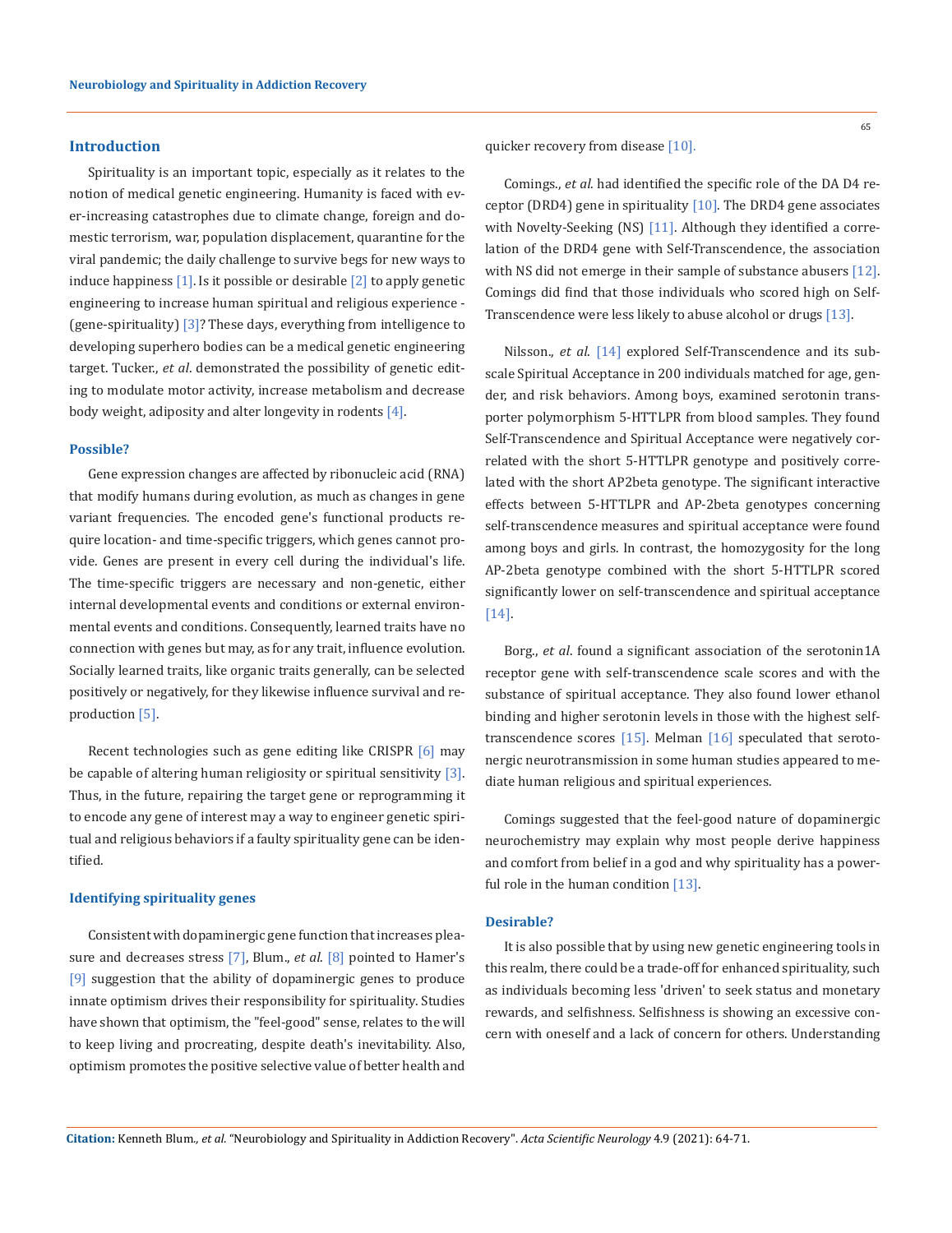others as 'ourselves' is a unique function of mirror neurons posited to interact with the default mode network (DMN) [17].

# **Mirror neurons**

The mirror neuron system, an execution-observation matching system [18], is thought to be the neuronal basis of all social-cognitive processes. Schmidt., *et al*. found activation in the inferior frontal gyrus, inferior parietal cortex, fusiform gyrus, posterior superior temporal sulcus, and amygdala when investigating fMRI of 75 healthy participants performing imitation, empathy, and theory of mind tasks. Their findings supported the assumption that the mirror neuron system is the heart of humanity's interpersonal understanding [19].

#### **The DMN**

The DMN, initially identified in 1998 [20] as low-frequency oscillations, is active when the brain is at rest; however, when the brain engages in a goal-directed task, the default network deactivates. The DMN includes the medial temporal lobe, which associates with memory; the medial prefrontal cortex, which associates with empathy; the ability to recognize others as having thoughts and feelings similar to one's own; and the posterior cingulate cortex involved integrating different kinds of internal thoughts [21].

All of life is biology, so why are humans driven to search for meaning? It is unclear if humans are the only animal so driven, but the evolution of brain capacities that has been necessary for survival can provide some of the answers. Herculano-Houzel posits that the simplest explanation is that the massive increase in cognitive capacity has provided humanity with new connectivity patterns and new functions in the expanded brain areas [22]. However, the DMN can magnify the importance of self to the point of interference with happiness and function.

The DMN is related to, and may even result from, the development of language which enables us to communicate about the nonpresent [23], the sense of self, mind wandering; mental time travel, remembering past events and of imagining future ones and the ability to share memories, plans, and ideas. The ability to futurethink, project the future onto the now, and perform mental simulations is definitional in man's evolution. These abilities are the work of the DMN, but if overactive, they can be associated with worry, anxiety, depression, and uncertainties. The activity of the DMN diminishes when someone is engaged in focused, intentional activity, and DMN activity increases when people are idle or at rest. This may be why persistent activity is the norm for humans, even after the achievement of survival and comfort.

Although somewhat neglected, we do know from the scientific literature that, regarding the connection between dopamine and spirituality, for example, in the addiction medicine field, the concept of gene-spirituality and subsequent engineering, while not as yet accomplished, seems prudent in terms of reducing relapse and should be supported during recovery [24].

## **Spirituality**

The pursuit of spirituality includes an effort to explain the unexplainable and to find wholeness and acceptance. There are many definitions of spirituality, some that evoke religion and some that do not. They have in common the search for the love of self and others, emotional comfort, and connection with the transcendent. Throughout history, this search has resulted in the development of strategies such as religion and certain practices of philosophy to guide that search. Throughout history, every culture and most individuals have held beliefs and actively engaged in practices to achieve spiritual growth.

In general terms, gene-spirituality could transpose the world into a better place, where people who cannot aspire to religious beliefs based on differential gene expression could begin to achieve unconditional love for all people independent of ethnicity and religious fervor [2,25].

Self-reference evolved in humans to value those actions and characteristics that predict survival and often to overvalue those actions or a desire for those actions. The result is the potential for selfishness, dishonesty, resentment, fear, envy, gluttony, greed, lust, pride, sloth, and wrath. But does engagement in those wishes and behaviors produce love of self and others, emotional comfort, and connection with the transcendent? Not usually, maybe not ever. Moreover, are those survival-driven attributes all a description of self-centeredness? Of course, our survival instincts are necessary for survival, but how can one find the right place between self-care and self-centeredness? It is probable that the answer is to intentionally engage in spiritual practices that will right-size the ego.

One example is the idea of shamanism  $[26]$ , induction of states of altered consciousness (e.g., trances, delirium, or dreams); the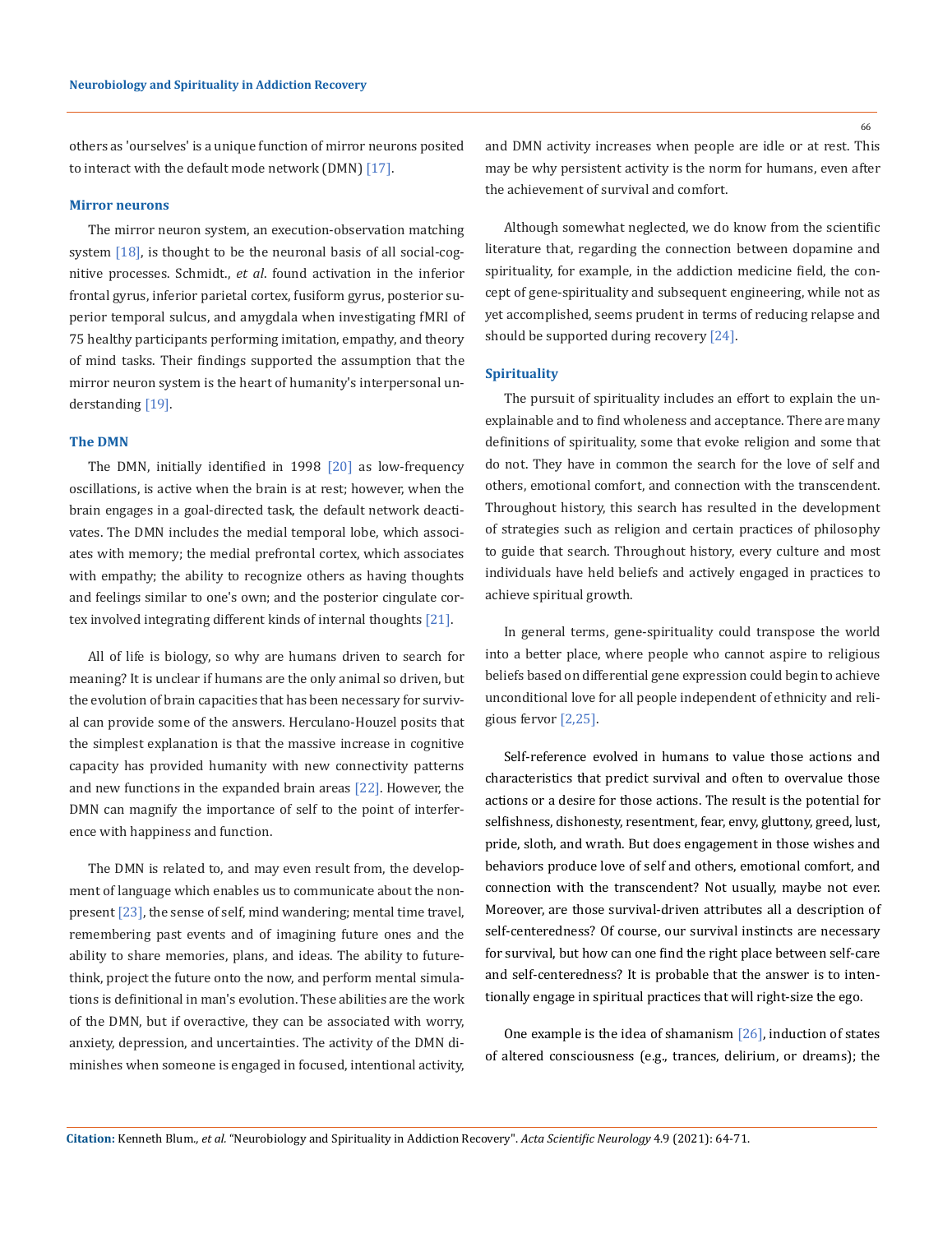shaman may also undergo the experience of transformations, 'soul journeys,' and contact with a spirit realm. Akin to the concept of how a dreamer can shut off or on his/her dream to potentially increase or decrease the likelihood of direct religious experience like 'revelation' [27]: the subjective experience of communication from the deity.

Another, Buddhism strives for the removal of self or ego. In this scenario, it may be possible that, unlike in today's hustling powerdriven world, those highly moral, altruistic, peaceable, and principled behaviors might become more prevalent. Understanding the neurobiology of spirituality may emphasize the value and validate the quest for a world where like Bhutan, joyousness and happiness are considered the gross national product instead of power and possessions [28].

Galanter, in the Textbook of Addiction Medicine,  $6<sup>th</sup>$  Edition pg. 1101 [29] suggests some characteristics of spiritual health for people with addiction:

- Affect
	- A sense of wellbeing
	- Contentment with one's life circumstances
	- Positive affect
	- Feelings of support
- Existential variables
	- Meaningfulness in one's life.
- Flow
	- Ability to use highest strengths and abilities
- Spirituality
	- Non-material issues that give personal meaning and purpose in life
- Personality
	- Classification of Strengths
- Mutual help participation
	- AA or other affiliation

Some of the components of spirituality that may result in the achievement of spiritual health seem to have common themes. The practice of love, compassion, tolerance, forgiveness, responsibility, altruism, and kindness have in common the embrace of behavior that is different from self-centeredness. A decision to understand and embrace humility and aim at right living can result in a feeling of wellbeing more satisfying than the possible result of acquisitive, self-centered effort.

However, whereas it is possible to will oneself to acquire knowledge, it is impossible to will oneself to have wisdom. It is possible to will oneself to experience pleasure; it is not possible to will oneself to be happy. It is possible to decide to be meek, but not to decide to be humble; you can make yourself go to bed, but you cannot make yourself go to sleep [30].Often, the goals of spiritual health are not responsive to direct action, but paradoxically, to intentional efforts to reduce ego – to diminish the focus on control of others and the environment and to the practice of being of service. Perhaps engaging in practices that involve manipulation of the activity of the DMN are the same thing.

Several human conditions, ADHD, Depression, Anxiety, and Addiction, are associated with increased activity of the DMN. The activity of the DMN is often dysphoric; to quote James Kingsland, "We have evolved into an ape that takes things personally" [31]. ADHD and Addiction are involved directly with increased DMN activity [32, 33]. The findings of Tomasi., *et al*. suggest that the beneficial effects of stimulant medications (increase dopamine by blocking DAT) in inattention reflect in part their ability to facilitate the deactivation of the DMN [33]. Anxiety and depression are involved indirectly with an associated decrease in dopamine tone in the Nucleus Accumbens and Ventral Tegmental Area, a condition known as Reward Deficiency Syndrome (RDS) [34,35]. Tomasi has demonstrated that blocking the dopamine transporter (DAT), resulting in an increased dopamine tone, is associated with reducing activity in the DMN [33]. So, there is reason to believe that activities and medications that increase dopamine tone will reduce the activity of the DMN. However, will reduced activity of the DMN alone result in spiritual health or spirituality? It may well be that such accomplishment will result in less need for spiritual healing through neurobiological approaches. Would there be a concurrent increase in love, compassion, tolerance?

Spiritual practice, such as meditation, has been shown to decrease the activity of the DMN [36], perhaps due to practices that increase focus. Such practices are almost always associated with activities and commitments that value the outcomes of right living.

67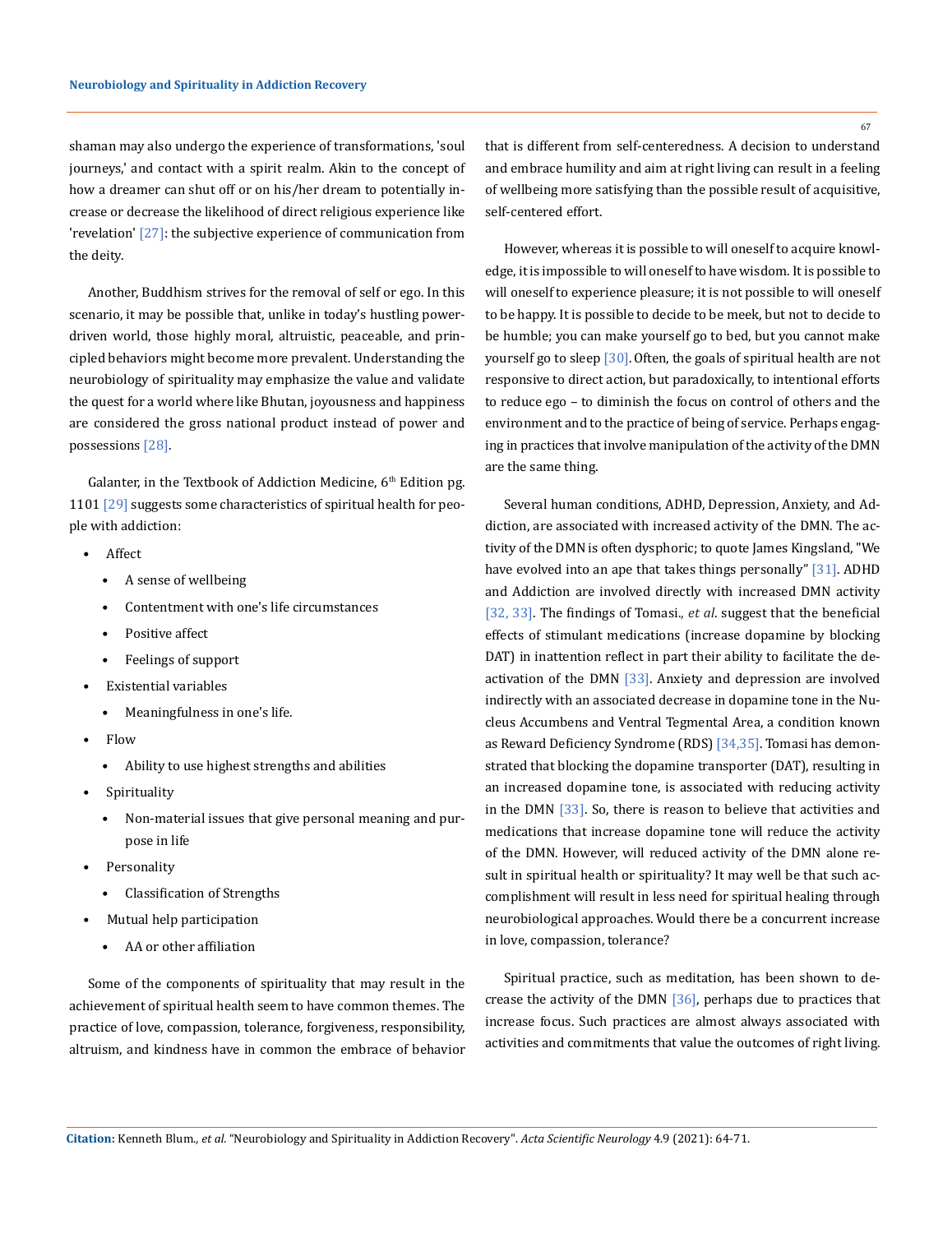Prayer, also known to disrupt the activity of the DMN [35,37-39], is frequently associated with a commitment to embrace selflessness and altruism. These activities of top-down regulation of DMN activity have the advantage of goals that are valuable both to the practitioner and to the community of all humans. Fortunately, meditation and prayerfulness have in common that they value kindness, honesty, responsibility, and concern for the welfare of others.

In summary, Reward Deficiency Syndrome (RDS), along with genetic antecedents [23,40], to all addictive behaviors including but not limited to alcohol, illicit drug misuse, smoking, and behaviors like gambling, overeating, sex, and gaming, are prevalent worldwide. Due to criminality, lost productivity, and health consequences, these behaviors are highly destructive and costly to individuals and society. Unquestionably, genetic vulnerability [40], environmental or epigenetic exposures, compulsive tendencies, and some uniquely individual behaviors contribute to brain dysfunction. Although much has been learned about neurogenetic consequences of biochemical imbalances of neurotransmission across the brain reward circuitry associated with addictions [32], research leading to effective treatments and prophylaxis has been slow. RDS and its subsets, often accompanied by an inner sense of disintegration, enslavement, and meaninglessness, can be viewed in terms of a spiritual craving for wholeness, freedom, and transformation [41]. Eric R, Braverman, has identified the neuro-spirituality connectome (map) as a cornerstone of the Purpose and Meaning of Life as Reward (PMLR) and a reasonable target for interventions to treat RDS and balance DMN activity.

Arguably, progress towards safe and effective treatment has been retarded by insufficient attention to understanding the role of spirituality in helping to heal people with Substance Use Disorders [42]. Assuming one accepts the belief that the brain mediates all conscious and unconscious experiences, including spiritual experiences: healing, reward deficiencies, can mend the processes by which the human brain is organized for controlling pleasure and pain [43].

We like-minded addiction scientists and physicians [8] hypothesize that a healthy spirituality may come more naturally to some individuals because of the unique interaction of their genes and their environments, maybe engineered epigenetically now and in the future, using pro-dopaminergic behaviors, nutrients, and perhaps gene editing to assist in the induction of dopamine homeostasis [44]. With spiritual enhancement, people can embrace the concept "Love Needs Care", as encouraged by David E Smith in the summer of love during the development of the free clinic move-



**Figure 1:** Schematic of Geno-spirituality and a model of the "Purpose and Meaning of Life as Reward (PMLR)

ment in San Francisco [45]. We have learned from Addiction Science that Spirituality is imperative in healing and that in the future, interventions between the DNA and the mRNA may be possible.

# **Figure of spirituality and neurobiology**

# **Conclusion**

Neurological connections between spirituality and reward genes, reward deficiencies (RDS) (hypodopaminergia), the mirror neuron system, and the default mode network are examined. Some interventions from addiction medicine that may be useful to enhance the neuro-spirituality connectome identified as a cornerstone of the Purpose and Meaning of Life as Reward (PMLR) are

**Citation:** Kenneth Blum*., et al.* "Neurobiology and Spirituality in Addiction Recovery". *Acta Scientific Neurology* 4.9 (2021): 64-71.

68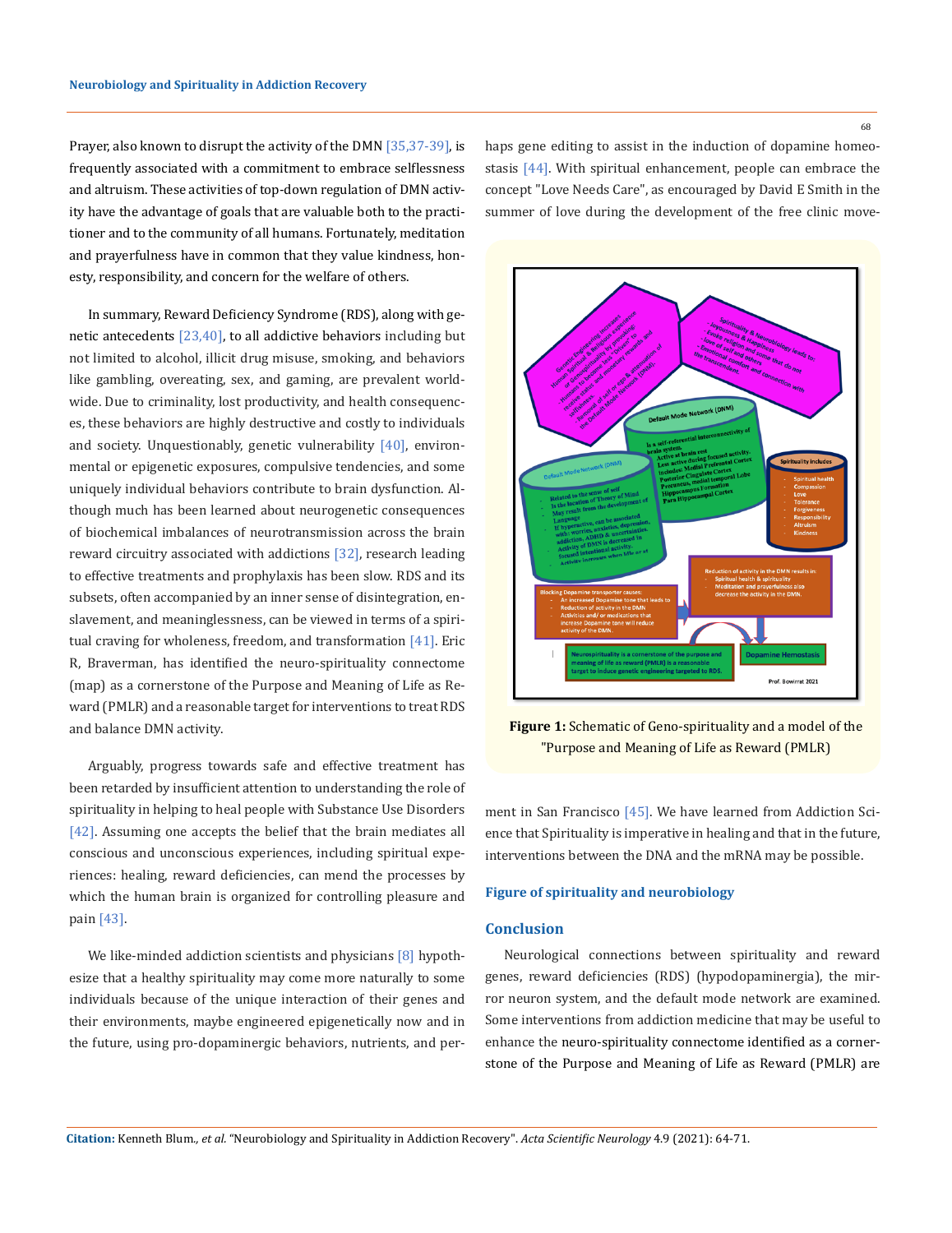identified as reasonable targets for interventions to treat RDS and balance DMN activity.

# **Acknowledgements**

The authors appreciate expert edits by Margaret A. Madigan.

# **Contribution of Authors**

The initial draft was developed by KB and all authors commented and approved.

# **Conflict of Interest**

K.B. is the inventor of GARS and Pro-dopamine regulator (KB220) either owned and or licensed to his various companies (Geneus Health L.L.C., Synaptamine, Ivitalize). K.B. is supported in part by Ivitalize. There are no other conflicts to report. R.J. and R.G. receive support from Ivitalize. All positions on the Kenneth Blum Behavioral & Neurogenetic Institute are on a volunteer basis, no

# **Bibliography**

- 1. [Zhou L and Foster JA. "Psychobiotics and the gut-brain axis: in](https://www.ncbi.nlm.nih.gov/pmc/articles/PMC4370913/)  the pursuit of happiness". *[Neuropsychiatric Disease and Treat](https://www.ncbi.nlm.nih.gov/pmc/articles/PMC4370913/)ment* [11 \(2015\): 715-723.](https://www.ncbi.nlm.nih.gov/pmc/articles/PMC4370913/)
- 2. [Neitzke AB. "On the genetic modification of psychology, per](https://pubmed.ncbi.nlm.nih.gov/23420940/)sonality, and behavior". *[Kennedy Institute of Ethics Journal](https://pubmed.ncbi.nlm.nih.gov/23420940/)* 22.4 [\(2012\): 307-343.](https://pubmed.ncbi.nlm.nih.gov/23420940/)
- 3. [Charlton BG. "Genospirituality: genetic engineering for spiri](https://pubmed.ncbi.nlm.nih.gov/18782654/)[tual and religious enhancement".](https://pubmed.ncbi.nlm.nih.gov/18782654/) *Medical Hypotheses* 71.6 [\(2008\): 825-828.](https://pubmed.ncbi.nlm.nih.gov/18782654/)
- 4. Tucker K., *et al*[. "Kv1.3 gene-targeted deletion alters longevity](https://pubmed.ncbi.nlm.nih.gov/18542083/)  [and reduces adiposity by increasing locomotion and metabo](https://pubmed.ncbi.nlm.nih.gov/18542083/)[lism in melanocortin-4 receptor-null mice".](https://pubmed.ncbi.nlm.nih.gov/18542083/) *International Journal of Obesity* [\(2005\) 32.8 \(2008\): 1222-1232.](https://pubmed.ncbi.nlm.nih.gov/18542083/)
- 5. [Wells DA. "Plasticity-Led Evolution and Human Culture".](https://pubmed.ncbi.nlm.nih.gov/33818713/) *Inte[grative Psychological and Behavioral Science](https://pubmed.ncbi.nlm.nih.gov/33818713/)* (2021).
- 6. [Higashijima Y and Nangaku M. "The Nobel Prize in chemistry](https://www.kidney-international.org/article/S0085-2538(20)31207-2/fulltext)  [in 2020: genome editing tools and their immeasurable ap](https://www.kidney-international.org/article/S0085-2538(20)31207-2/fulltext)[plications for humankind".](https://www.kidney-international.org/article/S0085-2538(20)31207-2/fulltext) *Kidney International* 98.6 (2020): [1367-1369.](https://www.kidney-international.org/article/S0085-2538(20)31207-2/fulltext)
- 7. Asghari V., *et al*[. "Modulation of intracellular cyclic AMP levels](https://pubmed.ncbi.nlm.nih.gov/7643093/)  [by different human dopamine D4 receptor variants".](https://pubmed.ncbi.nlm.nih.gov/7643093/) *Journal of*

*Neurochemistry* [65.3 \(1995\): 1157-1165.](https://pubmed.ncbi.nlm.nih.gov/7643093/)

- 8. Blum K., *et al*[. "The Molecular Neurobiology of Twelve Steps](https://pubmed.ncbi.nlm.nih.gov/26306329/)  [Program and Fellowship: Connecting the Dots for Recovery".](https://pubmed.ncbi.nlm.nih.gov/26306329/)  *[Journal of Reward Deficiency Syndrome](https://pubmed.ncbi.nlm.nih.gov/26306329/)* 1.1 (2015): 46-64.
- 9. Hamer D. "The god gene". New York: Doubleday (2004).
- 10. [Newberg A. "The brain and the biology of belief: An interview](https://www.researchgate.net/publication/45424067_The_brain_and_the_biology_of_belief_An_interview_with_Andrew_Newberg_MD_Interview_by_Nancy_Nachman-Hunt)  [with Andrew Newberg, MD. Interview by Nancy Nachman-](https://www.researchgate.net/publication/45424067_The_brain_and_the_biology_of_belief_An_interview_with_Andrew_Newberg_MD_Interview_by_Nancy_Nachman-Hunt)Hunt". *[Advances in Mind-Body Medicine](https://www.researchgate.net/publication/45424067_The_brain_and_the_biology_of_belief_An_interview_with_Andrew_Newberg_MD_Interview_by_Nancy_Nachman-Hunt)* 24.1 (2009): 32-36.
- 11. He Y., *et al*[. "Candidate genes for novelty-seeking: a meta](https://journals.lww.com/psychgenetics/Abstract/2018/12000/Candidate_genes_for_novelty_seeking__a.1.aspx)[analysis of association studies of DRD4 exon III and COMT Val](https://journals.lww.com/psychgenetics/Abstract/2018/12000/Candidate_genes_for_novelty_seeking__a.1.aspx)-158Met". *[Psychiatric Genetics](https://journals.lww.com/psychgenetics/Abstract/2018/12000/Candidate_genes_for_novelty_seeking__a.1.aspx)* 28.6 (2018): 97-109.
- 12. Cohen MX., *et al*[. "Connectivity-based segregation of the hu](https://pubmed.ncbi.nlm.nih.gov/19029888/)[man striatum predicts personality characteristics".](https://pubmed.ncbi.nlm.nih.gov/19029888/) *Nature Neuroscience* [12.1 \(2009\): 32-34.](https://pubmed.ncbi.nlm.nih.gov/19029888/)
- 13. Comings DE., *et al*[. "A multivariate analysis of 59 candidate](https://pubmed.ncbi.nlm.nih.gov/11140838/)  [genes in personality traits: the temperament and character](https://pubmed.ncbi.nlm.nih.gov/11140838/)  inventory". *Clinical Genetics* [58.5 \(2000\): 375-385.](https://pubmed.ncbi.nlm.nih.gov/11140838/)
- 14. Nilsson KW., *et al*[. "Genes encoding for AP-2beta and the Sero](https://pubmed.ncbi.nlm.nih.gov/17123722/)[tonin Transporter are associated with the Personality Charac](https://pubmed.ncbi.nlm.nih.gov/17123722/)ter Spiritual Acceptance". *[Neuroscience Letters](https://pubmed.ncbi.nlm.nih.gov/17123722/)* 411.3 (2007): [233-237.](https://pubmed.ncbi.nlm.nih.gov/17123722/)
- 15. Borg J., *et al*[. "The serotonin system and spiritual experiences".](https://pubmed.ncbi.nlm.nih.gov/14594742/)  *The [American Journal of Psychiatry](https://pubmed.ncbi.nlm.nih.gov/14594742/)* 160.11 (2003): 1965-1969.
- 16. Bachner-Melman R., *et al*[. "AVPR1a and SLC6A4 gene polymor](https://journals.plos.org/plosgenetics/article?id=10.1371/journal.pgen.0010042)[phisms are associated with creative dance performance".](https://journals.plos.org/plosgenetics/article?id=10.1371/journal.pgen.0010042) *PLoS Genetics* [1.3 \(2005\): e42.](https://journals.plos.org/plosgenetics/article?id=10.1371/journal.pgen.0010042)
- 17. Schmidt SNL., *et al*[. "The human mirror neuron system-A](https://pubmed.ncbi.nlm.nih.gov/33576063/)  [common neural basis for social cognition?"](https://pubmed.ncbi.nlm.nih.gov/33576063/) *Psychophysiology* [\(2021\): e13781.](https://pubmed.ncbi.nlm.nih.gov/33576063/)
- 18. Buccino G., *et al*[. "The mirror neuron system and action recog](https://pubmed.ncbi.nlm.nih.gov/15068920/)nition". *Brain Lang* [89.2 \(2004\): 370-376.](https://pubmed.ncbi.nlm.nih.gov/15068920/)
- 19. Schmidt SNL., *et al*[. "The human mirror neuron system-A com](https://pubmed.ncbi.nlm.nih.gov/33576063/)[mon neural basis for social cognition?"](https://pubmed.ncbi.nlm.nih.gov/33576063/) *Psychophysiology* 58.5 [\(2021\): e13781.](https://pubmed.ncbi.nlm.nih.gov/33576063/)
- 20. Hsiao FJ., *et al*[. "Altered oscillation and synchronization of de](https://pubmed.ncbi.nlm.nih.gov/23874766/)[fault-mode network activity in mild Alzheimer's disease com-](https://pubmed.ncbi.nlm.nih.gov/23874766/)

**Citation:** Kenneth Blum*., et al.* "Neurobiology and Spirituality in Addiction Recovery". *Acta Scientific Neurology* 4.9 (2021): 64-71.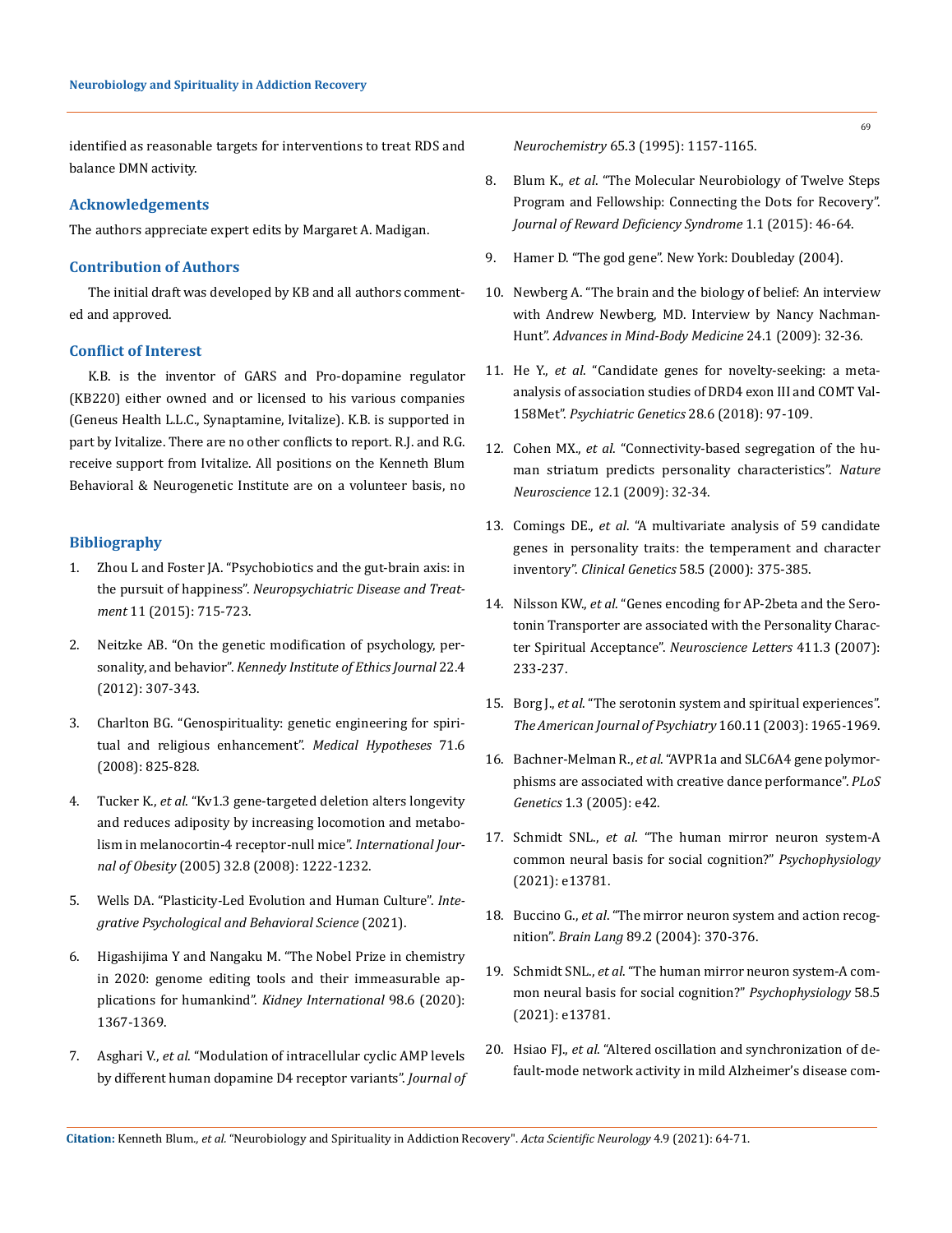[pared to mild cognitive impairment: an electrophysiological](https://pubmed.ncbi.nlm.nih.gov/23874766/)  study". *PLoS One* [8.7 \(2013\): e68792.](https://pubmed.ncbi.nlm.nih.gov/23874766/)

- 21. [Raichle ME. "The brain's default mode network".](https://pubmed.ncbi.nlm.nih.gov/25938726/) *Annual Re[view of Neuroscience](https://pubmed.ncbi.nlm.nih.gov/25938726/)* 38 (2015): 433-447.
- 22. [Herculano-Houzel S. "The human brain in numbers: a linearly](https://www.frontiersin.org/articles/10.3389/neuro.09.031.2009/full)  scaled-up primate brain". *[Frontiers in Human Neuroscience](https://www.frontiersin.org/articles/10.3389/neuro.09.031.2009/full)* 3 [\(2009\): 31.](https://www.frontiersin.org/articles/10.3389/neuro.09.031.2009/full)
- 23. [Corballis MC. "Wandering tales: evolutionary origins of men](https://www.frontiersin.org/articles/10.3389/fpsyg.2013.00485/full)[tal time travel and language".](https://www.frontiersin.org/articles/10.3389/fpsyg.2013.00485/full) *Frontiers in Psychology* 4 (2013): [485.](https://www.frontiersin.org/articles/10.3389/fpsyg.2013.00485/full)
- 24. Schoenthaler SJ., *et al*[. "NIDA-Drug Addiction Treatment Out](https://www.ncbi.nlm.nih.gov/pmc/articles/PMC4455957/)[come Study \(DATOS\) Relapse as a Function of Spirituality/Re](https://www.ncbi.nlm.nih.gov/pmc/articles/PMC4455957/)ligiosity". *[Journal of Reward Deficiency Syndrome and Addiction](https://www.ncbi.nlm.nih.gov/pmc/articles/PMC4455957/)  Science* [1.1 \(2015\): 36-45.](https://www.ncbi.nlm.nih.gov/pmc/articles/PMC4455957/)
- 25. [DeGrazia D. "Ethical Reflections on Genetic Enhancement](https://pubmed.ncbi.nlm.nih.gov/26246070/)  [with the Aim of Enlarging Altruism".](https://pubmed.ncbi.nlm.nih.gov/26246070/) *Health Care Analyst* 24.3 [\(2016\): 180-195.](https://pubmed.ncbi.nlm.nih.gov/26246070/)
- 26. [Singh M. "The cultural evolution of shamanism".](https://pubmed.ncbi.nlm.nih.gov/28679454/) *Behavioral [and Brain Sciences](https://pubmed.ncbi.nlm.nih.gov/28679454/)* (2017): 1-83.
- 27. [Stokstad E and Vogel G. "Revelations about rhythm of life re](https://science.sciencemag.org/content/358/6359/18)warded". *Science* [358.6359 \(2017\): 18.](https://science.sciencemag.org/content/358/6359/18)
- 28. [Oishi S and Schimmack U. "Culture and Well-Being: A New In](https://journals.sagepub.com/doi/abs/10.1177/1745691610375561)[quiry Into the Psychological Wealth of Nations".](https://journals.sagepub.com/doi/abs/10.1177/1745691610375561) *Perspectives [on Psychological Science](https://journals.sagepub.com/doi/abs/10.1177/1745691610375561)* 5.4 (2010): 463-471.
- 29. Galanter M. "Textbook of Addiction Medicine". 6th ed (2020): 1101.
- 30. Ernest Kurtz and Katherine Ketchum. The Spirituality of Imperfection. Bantam Books (1992).
- 31. Kingsland James. Siddhartha's Brain: Harper Collins Publishers (2015).
- 32. [Kühn S and Gallinat J. "Common biology of craving across legal](https://www.researchgate.net/publication/49780573_Common_biology_of_craving_across_legal_and_illegal_drugs-A_quantitative_meta-analysis_of_cue-reactivity_brain_response)  [and illegal drugs - a quantitative meta-analysis of cue-reactiv](https://www.researchgate.net/publication/49780573_Common_biology_of_craving_across_legal_and_illegal_drugs-A_quantitative_meta-analysis_of_cue-reactivity_brain_response)ity brain response". *[The European Journal of Neuroscience](https://www.researchgate.net/publication/49780573_Common_biology_of_craving_across_legal_and_illegal_drugs-A_quantitative_meta-analysis_of_cue-reactivity_brain_response)* 33.7 [\(2011\): 1318-1326.](https://www.researchgate.net/publication/49780573_Common_biology_of_craving_across_legal_and_illegal_drugs-A_quantitative_meta-analysis_of_cue-reactivity_brain_response)
- 33. Tomasi D., *et al*[. "Dopamine transporters in striatum correlate](https://journals.plos.org/plosone/article?id=10.1371/journal.pone.0006102)  [with deactivation in the default mode network during visuo](https://journals.plos.org/plosone/article?id=10.1371/journal.pone.0006102)spatial attention". *PLoS One* [4.6 \(2009\): e6102.](https://journals.plos.org/plosone/article?id=10.1371/journal.pone.0006102)
- 34. Blum K. "Reward Deficiency Syndrome". In: Wenzel A, editor. The Sage Encyclopedia of Abnormal Clinical Psychology. Pensylvania: Sage Publications (2017).
- 35. Gold MS., *et al*. "Neurological correlates of brain reward circuitry linked to opioid use disorder (OUD): Do homo sapiens acquire or have a reward deficiency syndrome?" *Journal of the Neurological Sciences* 418 (2020): 117137.
- 36. [Andrews-Hanna JR. "The brain's default network and its adap](https://www.ncbi.nlm.nih.gov/pmc/articles/PMC3553600/)[tive role in internal mentation".](https://www.ncbi.nlm.nih.gov/pmc/articles/PMC3553600/) *Neuroscientist* 18.3 (2012): [251-270.](https://www.ncbi.nlm.nih.gov/pmc/articles/PMC3553600/)
- 37. Carhart-Harris RL., *et al*[. "Neural correlates of the psychedelic](https://www.researchgate.net/publication/221808942_Neural_Correlates_of_the_Entheogen_State_as_Determined_by_fMRI_Studies_with_Psilocybin)  [state as determined by fMRI studies with psilocybin".](https://www.researchgate.net/publication/221808942_Neural_Correlates_of_the_Entheogen_State_as_Determined_by_fMRI_Studies_with_Psilocybin) *Proceed[ings of the National Academy of Sciences of the United States of](https://www.researchgate.net/publication/221808942_Neural_Correlates_of_the_Entheogen_State_as_Determined_by_fMRI_Studies_with_Psilocybin)  America* [109.6 \(2012\): 2138-2143.](https://www.researchgate.net/publication/221808942_Neural_Correlates_of_the_Entheogen_State_as_Determined_by_fMRI_Studies_with_Psilocybin)
- 38. Raffone A., *et al*[. "The exploration of meditation in the neuro](https://pubmed.ncbi.nlm.nih.gov/20041276/)[science of attention and consciousness".](https://pubmed.ncbi.nlm.nih.gov/20041276/) *Cognitive Processing* [11.1 \(2010\): 1-7.](https://pubmed.ncbi.nlm.nih.gov/20041276/)
- 39. Rim JI., *et al*[. "Current Understanding of Religion, Spirituality,](https://www.ncbi.nlm.nih.gov/pmc/articles/PMC7195862/)  [and Their Neurobiological Correlates".](https://www.ncbi.nlm.nih.gov/pmc/articles/PMC7195862/) *Harvard Review of Psychiatry* [27.5 \(2019\): 303-316.](https://www.ncbi.nlm.nih.gov/pmc/articles/PMC7195862/)
- 40. Blum K., *et al*[. "Biotechnical development of genetic addiction](https://pubmed.ncbi.nlm.nih.gov/33614164/)  [risk score \(GARS\) and selective evidence for inclusion of poly](https://pubmed.ncbi.nlm.nih.gov/33614164/)[morphic allelic risk in substance use disorder \(SUD\)".](https://pubmed.ncbi.nlm.nih.gov/33614164/) *Journal [of Systems and Integrative Neuroscience](https://pubmed.ncbi.nlm.nih.gov/33614164/)* 6.2 (2020).
- 41. Blum K., *et al*[. "Genospirituality: Our Beliefs, Our Genomes,](https://www.ncbi.nlm.nih.gov/pmc/articles/PMC4068016/)  and Addictions". *[Journal of Addiction Research and Therapy](https://www.ncbi.nlm.nih.gov/pmc/articles/PMC4068016/)* 5.4 [\(2013\): 162.](https://www.ncbi.nlm.nih.gov/pmc/articles/PMC4068016/)
- 42. Beraldo L., *et al*[. "Spirituality, Religiosity and Addiction Re](https://pubmed.ncbi.nlm.nih.gov/29895258/)covery: Current Perspectives". *[Current Drug Research Reviews](https://pubmed.ncbi.nlm.nih.gov/29895258/)* [11.1 \(2019\): 26-32.](https://pubmed.ncbi.nlm.nih.gov/29895258/)
- 43. Wuyts EM., *et al*[. "Between Pleasure and Pain: A Pilot Study](https://pubmed.ncbi.nlm.nih.gov/32044259/)  [on the Biological Mechanisms Associated With BDSM Inter](https://pubmed.ncbi.nlm.nih.gov/32044259/)[actions in Dominants and Submissives".](https://pubmed.ncbi.nlm.nih.gov/32044259/) *The Journal of Sexual Medicine* [17.4 \(2020\): 784-792.](https://pubmed.ncbi.nlm.nih.gov/32044259/)

70